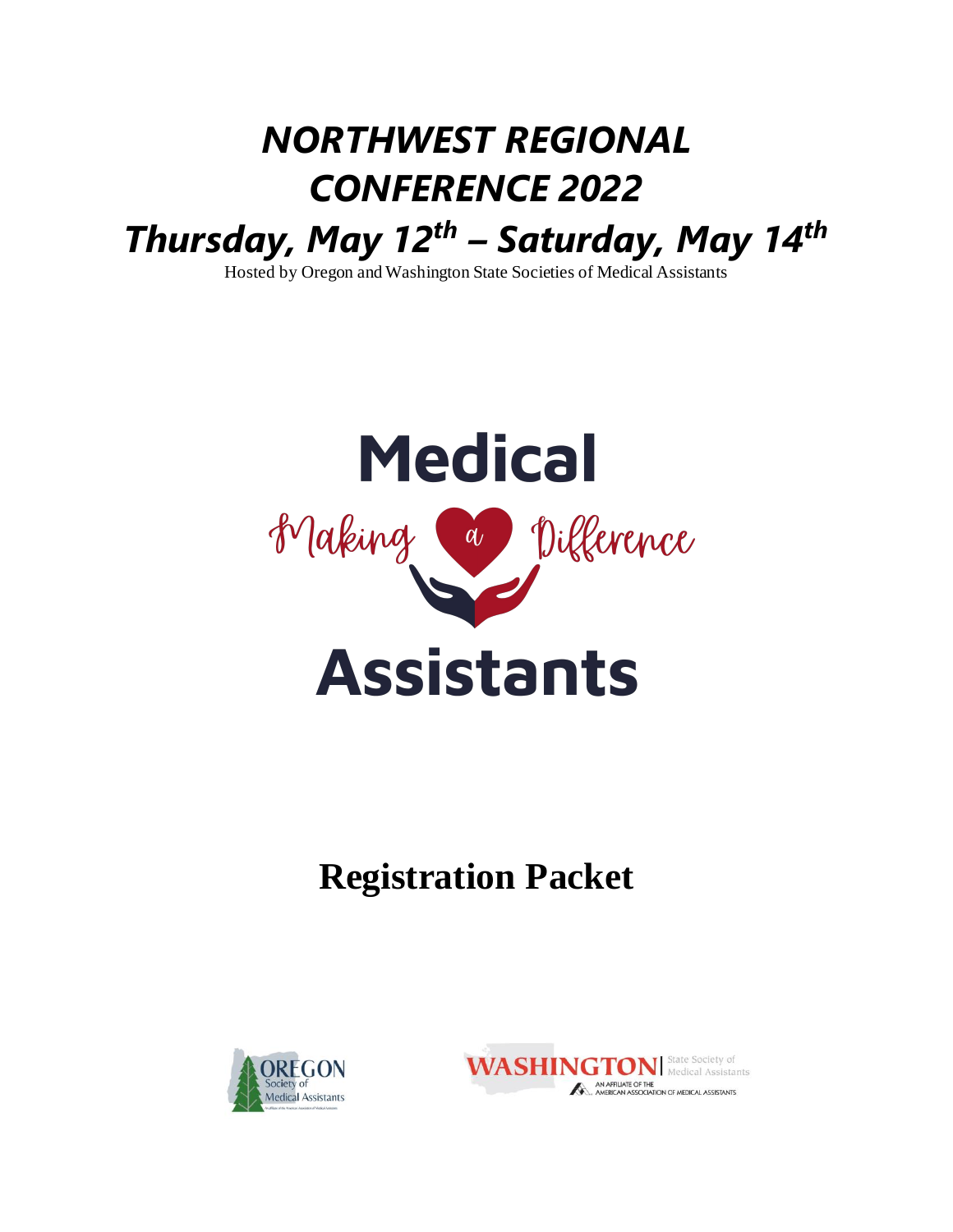## W*elcome to the Northwest Regional Conference 2022*

*This exciting conference is the collaboration between the Oregon Society of Medical Assistants (OSMA) and the Washington State Society of Medical Assistants (WSSMA). We welcome all participants from the Northwest Region and beyond--Medical Professionals: Active and Retired, Educators and Students.* 

- W*e have developed an excellent educational and networking experience for attendees.*
- W*e have tried to meld each state's traditions and processes as much as possible, building on our experiences with the 2016 and 2021 Regional Conferences.*
- W*e hope you will enjoy yourself and we look forward to working together again in the future to host more regional events.*

W*ith everyone's safety in mind, we will follow the local, hosting state, or CDC\* guidelines, current at the time of the Conference*

# A big **THANK YOU** to the **SPONSORS** of the

Northwest Regional Conference 2022! Without your support, functions such as this, would not be possible.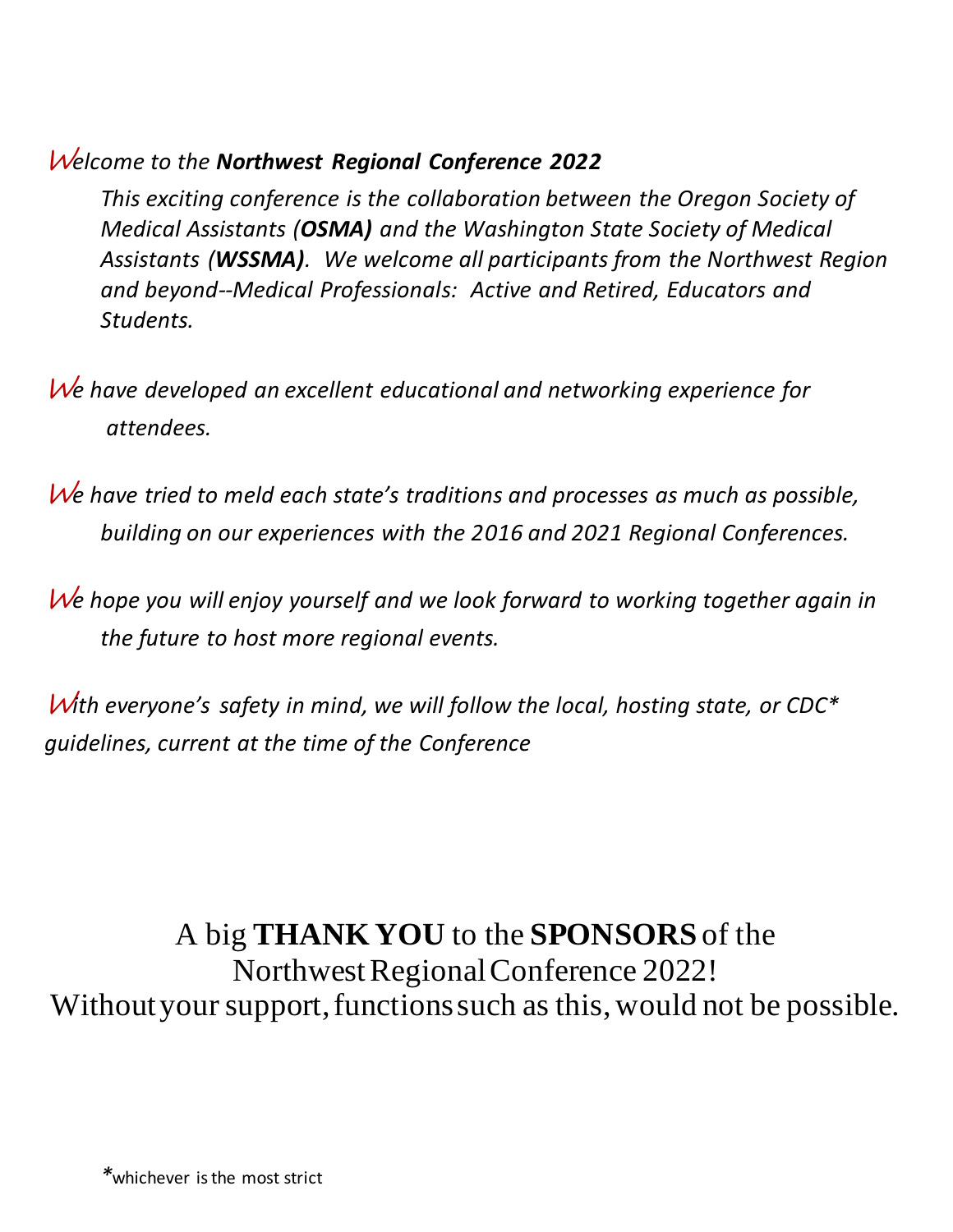# NORTHWEST REGIONAL CONFERENCE

### May 12 - 14, 2022 <sup>~</sup>Holiday Inn Portland – Columbia Riverfront, Portland, Oregon **(formerly known as Red Lion on the River at Jantzen Beach)**

*Note:* If you have any allergies that would impact your participation in the conference, such as food allergies (including peanuts, tree nuts, or seafood) please provide us with notice of such allergies. While we will use reasonable efforts to accommodate your special needs, we shall not be responsible for any damages, additional cost, or losses to you as a result of any party's – another attendee, the hotel, or conference vendor – failure to accommodate your needs.

*Note:* We will attempt to accommodate reasonable dietary needs, but the hotel cannot provide for every individual's special diet.

**Holiday Inn Portland – Columbia Riverfront (formerly Red Lion on the River)**  909 North Hayden Island Drive Portland, OR 97127

**Reservations:** Guestroom reservations may be [made online through this link:](https://www.ihg.com/holidayinn/hotels/us/en/portland/pdxhv/hoteldetail?fromRedirect=true&qSrt=sBR&qIta=99801505&icdv=99801505&qSlH=PDXHV&qGrpCd=MAN&setPMCookies=true&qSHBrC=HI&qDest=909%20N.%20Hayden%20Island%20Drive,%20Portland,%20OR,%20US&srb_u=1) 

> **[https://www.ihg.com/](https://www.ihg.com/holidayinn/hotels/us/en/portland/pdxhv/hoteldetail?fromRedirect=true&qSrt=sBR&qIta=99801505&icdv=99801505&qSlH=PDXHV&qGrpCd=MAN&setPMCookies=true&qSHBrC=HI&qDest=909%20N.%20Hayden%20Island%20Drive,%20Portland,%20OR,%20US&srb_u=1) [holidayinn/hotels/us/en/](https://www.ihg.com/holidayinn/hotels/us/en/portland/pdxhv/hoteldetail?fromRedirect=true&qSrt=sBR&qIta=99801505&icdv=99801505&qSlH=PDXHV&qGrpCd=MAN&setPMCookies=true&qSHBrC=HI&qDest=909%20N.%20Hayden%20Island%20Drive,%20Portland,%20OR,%20US&srb_u=1) [portland/pdxhv/hoteldetail](https://www.ihg.com/holidayinn/hotels/us/en/portland/pdxhv/hoteldetail)**

[Enter yo](https://www.ihg.com/holidayinn/hotels/us/en/portland/pdxhv/hoteldetail?fromRedirect=true&qSrt=sBR&qIta=99801505&icdv=99801505&qSlH=PDXHV&qGrpCd=MAN&setPMCookies=true&qSHBrC=HI&qDest=909%20N.%20Hayden%20Island%20Drive,%20Portland,%20OR,%20US&srb_u=1)ur dates of stay and select group rate. Our group code (MAN) should automatically populate.

If you have any issue booking rooms through the web site, contact Cody Martin, Group Sales Coordinator at [CodyMartin@HIColumbiariver.com](mailto:CodyMartin@HIColumbiariver.com).

By phone, call (503) 978-4562. Make sure to use the NW Regional MA Conference name, so you will get the Conference Group rate.

Make reservations by April 19, 2022 (or until our room block is full, whichever comes first) in order to get the conference rate:

**Room rates:** Standard 2 queen beds

- $$ 124$  for  $1 2$  occupants
- \$ 129 for 3 occupants
- \$ 134 for 4 occupants

#### **Check in time 3:00 PM; Check out is 11:00 AM**

**Early Departures:** If a guest who has requested a room within our block checks out prior to the guest's reserved checkout date, the hotel will add an early checkout fee of \$50.00 to that guest's individual account. Guests wishing to avoid an early checkout fee should advise the Holiday Inn Portland – Columbia Riverfront at or before check-in of any change to planned length of stay.

### **Hotel Information: Conference Registration Information:**

#### **Types of Registration:**

**Package registrations for AAMA members, Non-Members and Students include entrance to all CEU sessions, planned lunches and dinner.** *(Thursday and Saturday dinners are on your own.)*

One day registrations in all categories include entrance to all CEU sessions and lunch for that day.

Educators attending Friday educator sessions must register for a minimum of a one day registration.

Entrance to the WSSMA House of Delegates and reference committees and to OSMA's General Assembly is free to all attendees and is encouraged.

**Registration deadlines** are clearly stated on the registration form. Please submit early for best rates.

We must have our meal counts in to the hotel ahead of time. On-site/same day registration will not include meals.

**Sunday, May 15** is a post conference Board meeting for both states. All members are encouraged to attend.

### **Questions? Please contact**:

Claire Houghton CMA (AAMA) [clairehoughton9@gmail.com](mailto:clairehoughton9@gmail.com)  or Candy Miller CMA (AAMA)

[eeyorecandy7@yahoo.com](mailto:eeyorecandy7@yahoo.com)

Please put **CONFERENCE 2022** in the subject line; we will respond as soon as possible.

#### **Parking is free at the hotel**